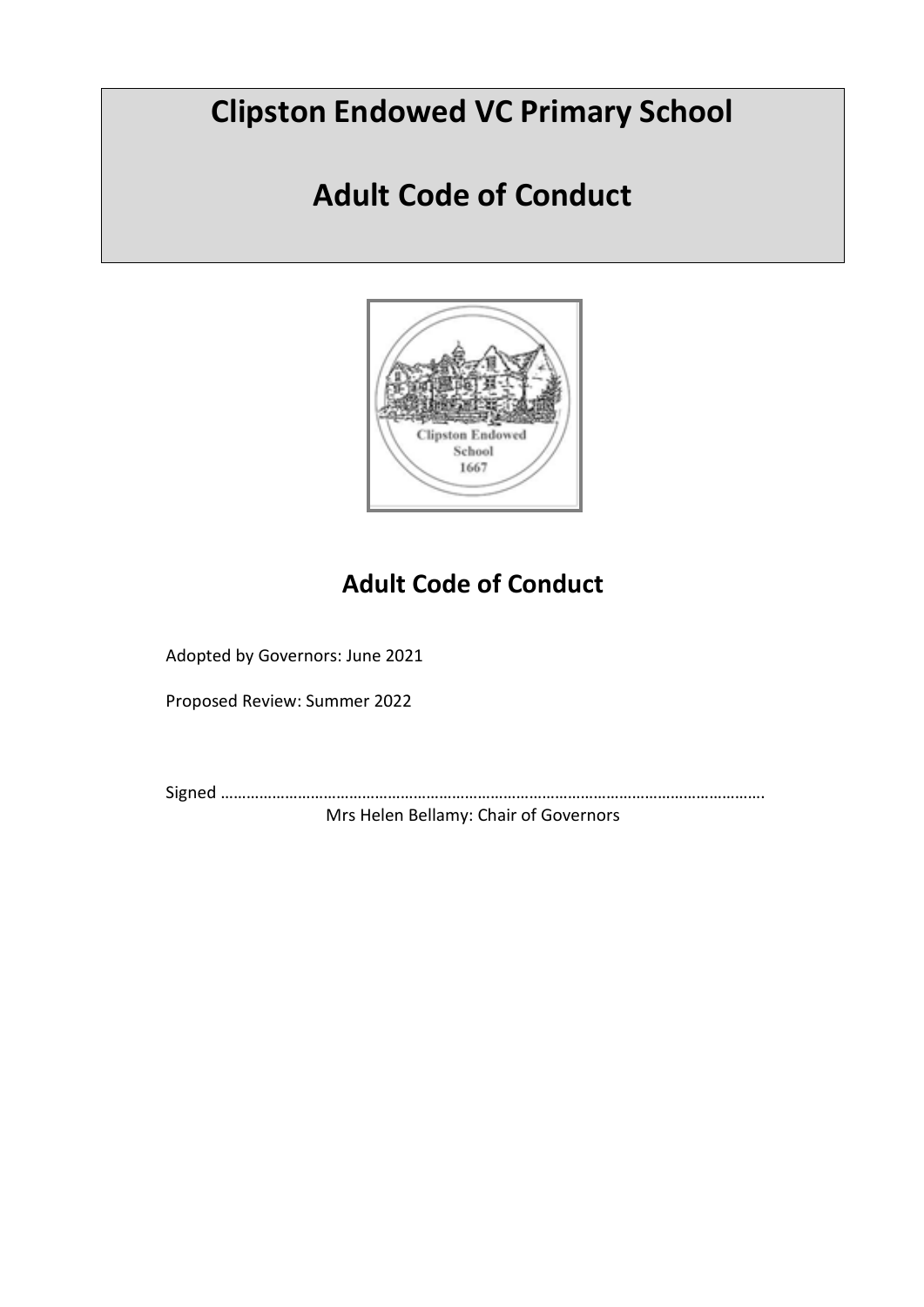#### **AIMS OF CLIPSTON SCHOOL**

Clipston Endowed Voluntary Controlled Primary School aims to provide every child with high quality teaching and learning. It is the school's philosophy to give our pupils a measure of independence, a high level of self-confidence, a deep sense of self-worth, and an understanding and deeper appreciation of our Christian heritage. To achieve this, we aim to:

- a) Enable all children to achieve their full potential, both academically, socially, personally, and morally in order that children expect the best of themselves.
- b) Promote spiritual development and the ability to grow and flourish as human beings.
- c) Support children in building relationships which reflect Christian values.
- d) Deliver a broad, relevant and challenging education which is of a high standard and appropriate to an individual child's needs.
- e) Promote high standards of behaviour based on mutual trust and respect, developing responsibility and fostering self-discipline.
- f) Promote good citizenship, thus enabling individuals to make valuable contributions to wider society.
- g) Ensure equal opportunities for all.
- h) Provide a welcoming and stimulating learning environment in which everyone feels safe, happy and secure.
- i) Develop a sense of pride in belonging to Clipston Endowed VC Primary School.

To achieve these aims staff and governors will work in partnership with parents, carers and the local community for the benefit of all our pupils.

#### **Adult Code of Conduct**

In our capacity as School Staff and Governors, we have a duty to behave in a way that reflects well on the school, working at all times within the law and according to our School and the Local Authority's policies and procedures. At no time should public confidence in the school be put at risk by the actions or words of a member of school staff or governing body. Volunteers are asked to make a similar commitment.

It is important that adults read, understand and sign the school's Code of Conduct.

If the behaviour of a member of staff falls below the standards in this code, the Head Teacher/Chair of Governors may take formal action against you. This Code of Conduct cannot cover every eventuality. Its purpose is to alert you to some areas of common agreement. It does not replace the general requirements of the law, common sense and good conduct. If any points are unclear or you are not sure of the appropriate action to take in a situation, whether or not it is covered in this code, please consult the Head Teacher.

- 1. **We are committed to safeguarding and promoting the welfare of all children.**
- 2. **We always act in the child's best interests.**
- 3. We know and follow the **school aims** at all times.
- 4. We will **follow school policy** at all times.
- 5. We will respect **confidentiality**
- 6. We will treat others **equally**, avoiding all forms of discrimination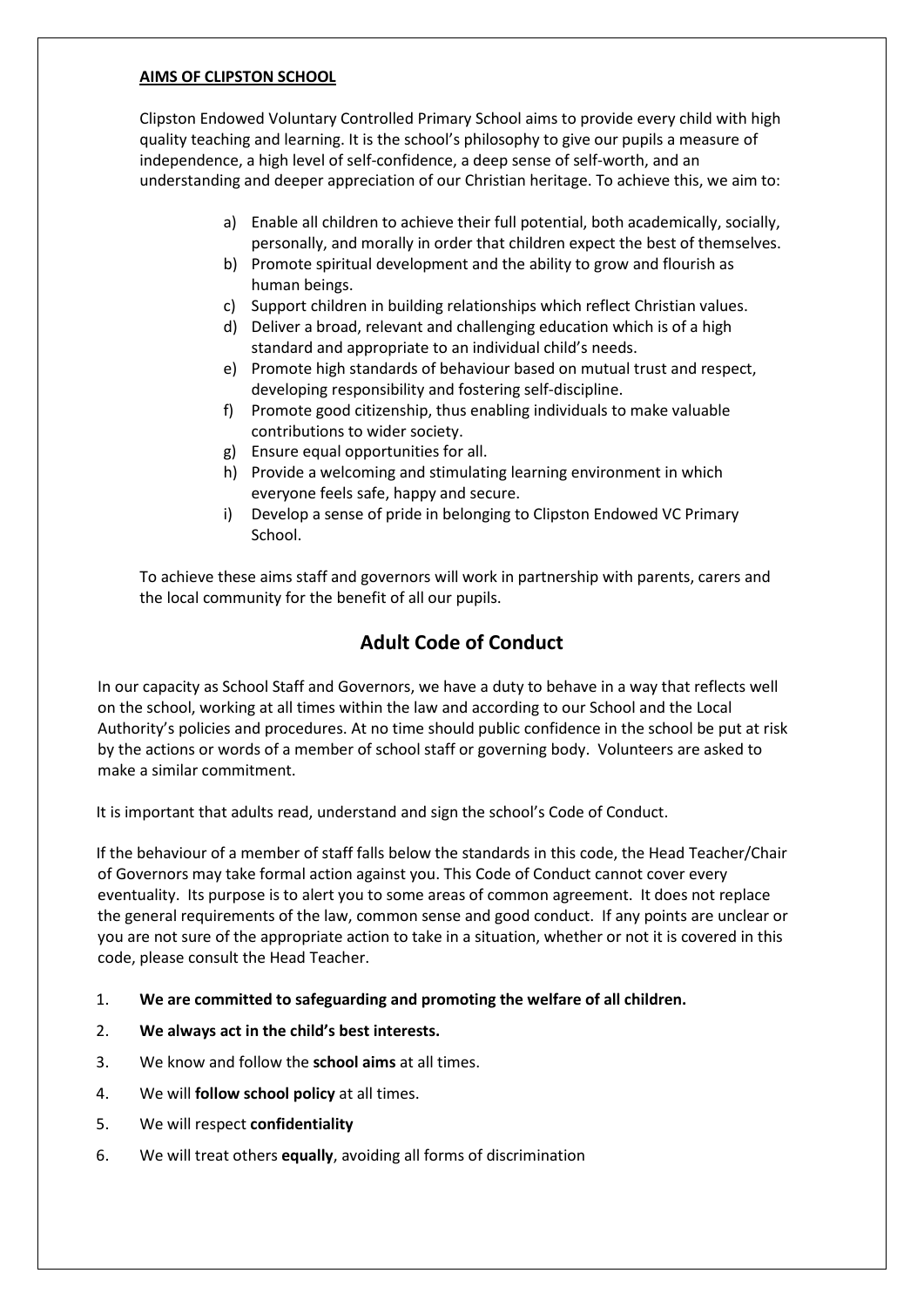- 7. We will be **good role models for children**.
- 8. We will be **punctual** and **fully prepared** for our work.
- 9. We will respect and safeguard the **school's property** and **resources.**
- 10. **We will listen** to what children and adults have to say and value their opinions.
- 11. We will engage in a **professional** dialogue when our ideas and opinions differ, endeavouring to

be polite and civil in our communications.

- 12. **We will speak** with care to children and adults.
- 13. We will **dress** modestly and appropriately for working in a professional capacity with children.
- 14. We will follow **Health and Safety guidelines**.
- 15. When dealing with behaviour we will follow the school's **Behaviour Policy**.
- 16. We are aware that **our behaviour** and that of those with whom we share a household may

impact on our ability to work with children.

17. We are aware of the **Whistle Blowing Policy**.

18. We understand that it is our duty to report any **concerns about the safety** of children or the

conduct of adults to the **Designated Safeguarding Lead**.

#### **Confidentiality and Information Disclosure**

- We will not pass on to anyone information about any child or adult unless there is a need for them to have this information in the course of their work.
- We will conform to the requirements of General Data Protection Regulations and will take all reasonable steps to ensure that the loss, destruction, inaccuracy or disclosure of information does not occur as a result of our actions. This includes information relating to school business and pupil data.
- We will not disclose personal or financial information about any other member of staff or other adult involved with the school to any unauthorised person, external organisation or agency without the express consent of the individual concerned or that of the Head Teacher.
- We will not use information obtained in the course of our duties to the detriment of the School or for personal gain or benefit; nor will we impart this information to others who might use it in such a way.
- Confidential information belonging to the School will not be disclosed to any person not authorised to receive it.
- We will know the name of the Designated Safeguarding Lead and be familiar with the established Child Protection and Safeguarding procedures.
- Whilst school is no longer required to establish whether a member of staff is disqualified by association from working with children, staff are expected to inform the DSL where their relationships and associations (both within and outside of the workplace, including online) may have implications for the safeguarding of children in the school. Staff should also inform school if their circumstances change.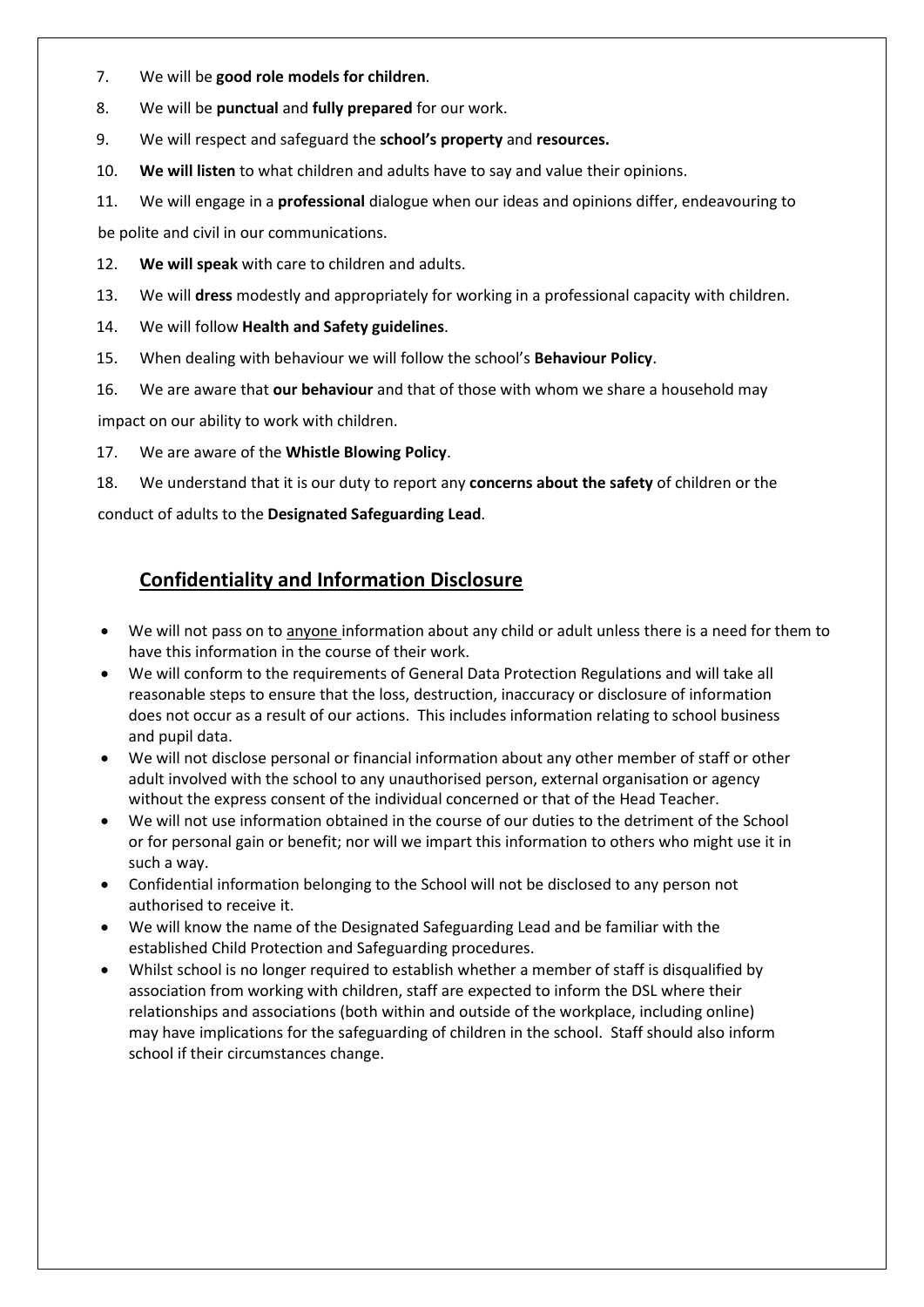#### **Privacy when speaking to or working with children**

- As a general rule, adults should not speak to, or work with, a child alone in a room with the door closed. If an adult needs to speak to, or work with, a child out of the earshot or sight of other children, they should ask another adult, who is subject to the school's expectations regarding confidentiality to be present. In circumstances where quiet or confidentiality is essential, the work or conversation should take place in a room with a window in the door or wall allowing others to see into the room.
- The above rules apply to the administration of first aid and in all other circumstances except in situations which the adult believes may be life-threatening.
- Adults should knock and shout a warning into pupil toilet areas before entering and should allow children time to cover up or to leave before they enter the area.
- Toilet areas can be subject to unacceptable behaviour and adults may legitimately enter them in these or other work-related circumstances.

#### **Physical Contact between adults and children**

- In order to maintain an appropriate professional relationship, physical contact between adults and pupils should be kept to a minimum. Young children may be comforted when distressed and may initiate physical contact in other circumstances, but adults should always be aware that innocent physical contact may be misinterpreted by observers or by the recipient. Adults should avoid putting themselves in potentially compromising situations by observing the following rules:
	- o Intimate touches, including kisses, should not be given by adults to pupils. Children who give them to adults must be kindly, but firmly, told that it is inappropriate. Some children, children with special needs related to social interaction for example, may persist with this behaviour throughout primary school. In such circumstances staff should continue to firmly discourage the behaviour and involve the parents in working towards more appropriate social behaviour.
	- o Where a child is distressed or hurt they may seek some sort of physical comfort.
	- o Adults should confine this to the minimum required to comfort the child. Younger children may actively seek a hug or to sit on the adult's knee. The aim of the adult must always be to minimise such contact and it should never take place if you are on your own with a child.
	- o Physical contact such as an arm around or a hand on a child's back in a situation where a child is being congratulated or supported, should only be done in view of other adults and / or in a thoroughfare.
	- o Physical contact may be necessary as part of instruction, for example in PE. Whenever practicable, demonstration or instruction without physical contact should be used. In other situations make it clear to the children present what contact will be used and why.
	- o When assisting children with toileting issues, staff must follow the procedures outlined in the First Aid and Intimate Care Policy.

#### **Use of Cameras and Mobile Phones**

- To ensure the safety and welfare of the children in our care, this Code outlines the protocol for the use of personal mobile phones, lap-tops and other imaging equipment such as i-pads in the school.
- All staff must ensure that their mobile phones, personal cameras and recording devices are not able to be used by children on school premises or when on outings. (This applies to visitors, volunteers and students).
- Mobile phones must not be used within toilet or changing areas.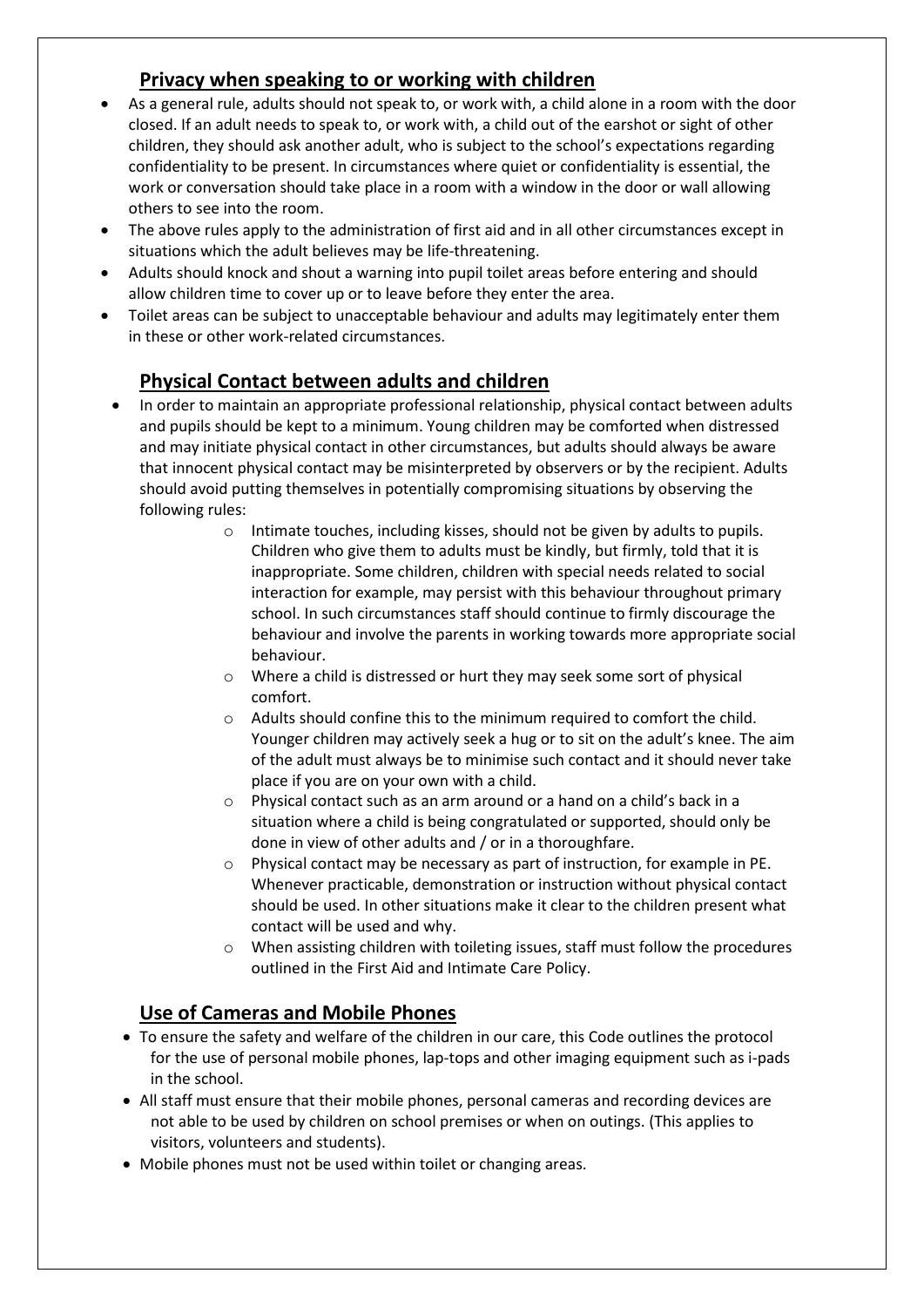- Child Protection concerns regarding bruising or marks on children must be logged on the body images on the Pink Form NOT by using phone images.
- The use of mobile phones for personal use in front of children may be unavoidable. We recognise that mobile phones may need to be used by staff in some situations. However as a general rule, no mobile phones should be used in front of children by adults for personal use unless they are on their break as this can detract from a professional demeanour.
- Ideally, only school equipment should be used to record classroom activities.
- Adults must be able to justify images of pupils in their possession.
- Staff must not take images of pupils for their personal use.
- During school outings, nominated staff will have access to mobile phones which can be used for emergency or contact purposes.
- All telephone contact with parents or carers should be made on the school phone. The use of personal mobile phones should be avoided, but if this is not possible, the number ID should be switched off.
- Parents or carers are permitted to take photographs during a school production or event unless a parent has requested that their child's image is not to be used.
- Staff, volunteers and parents are advised against the misuse of social network sites such as Facebook and Twitter.
- Staff using images of the school on their personal social media sites must ensure that any negative comments on their timeline or pages, about their role or working day cannot be inadvertently associated with the school.
- Pupils' faces must not be used on personal social media accounts. Pupils' work must not show their names.
- Potentially negative or abusive comments or information regarding the school, a member of staff, parent or child should not be used

#### **Exposure to Inappropriate Images**

- Staff must abide by the school's Online-safety policy.
- Staff must endeavour to ensure that children are not exposed to inappropriate images.
- Staff must ensure that any films or material shown to children are age appropriate or that parental permission (e.g. for a PG rated film) is sought.

#### **Social Networking, Social Contact & Contact Outside the Workplace**

- All staff will follow the Online -Safety Policy accepted by the Governing Body. They will also not seek to make contact with pupils under 18 years of age (past and present) on any Social Networking Sites.
- Staff will not disclose any personal details, information or use vocabulary that could bring the school into disrepute on a Social Networking Site.
- Staff must ensure that their use of technologies and the language they use do not bring their employer into disrepute.
- Staff must inform the Head Teacher where parents wish to use their services outside of the workplace e.g. babysitting, tutoring.
- Home Visits in your role as a member of staff should be agreed with the Head Teacher.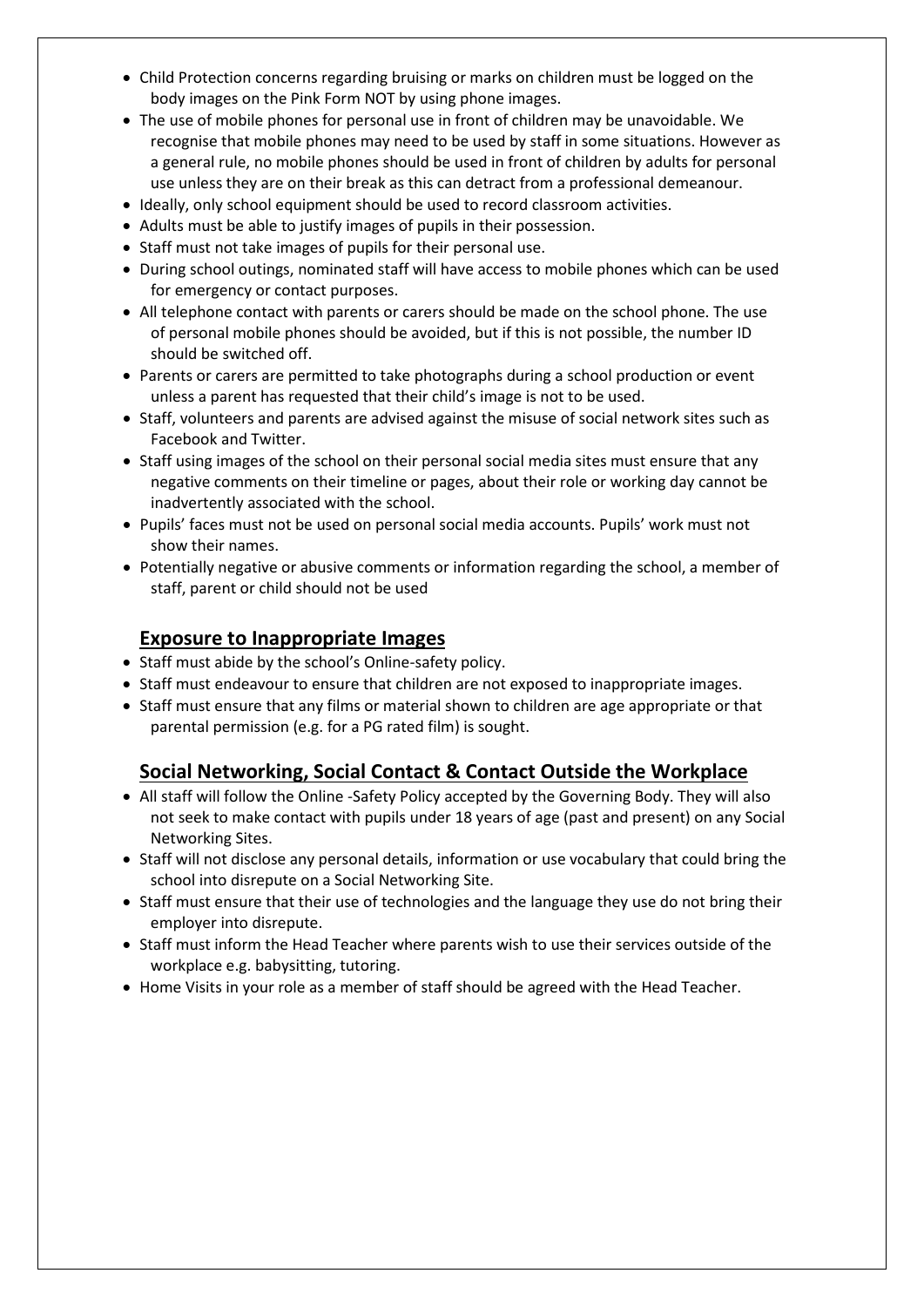#### **The use of private cars for work related duties**

- Adults will only transport pupils, in relation to school activities, in their private car with the knowledge and consent of the Head Teacher and the agreement of the child's parent. This situation would be unusual.
- No adult will, as part of their school duties, transport a child in their car without another responsible adult (e.g. parent, member of staff).
- The normal rules of the road apply, for example, all children being transported should be wearing a seat belt and using a child seat as appropriate.
- Staff will ensure during any driving for work related duties, that they are fit to drive, have appropriate insurance, a well-maintained car and that they are free from any drugs, alcohol or medicine which may impair their ability to drive.

#### **Appropriate language**

- Adults will model the best use of Standard English language.
- Adults will not use inappropriate language in the presence of pupils.
- Adults will not discuss their sexual relationships with or in the presence of pupils.
- Adults will uphold fundamental British Values and not use language in front of children which may be considered prejudicial.

#### **Dress Code**

- Adults will dress modestly and appropriately for working professionally with children.
- Clothes should be tidy and not display logos which may cause offence because of their slogans or illustrations.
- Clothing should follow the principle "You can't see up it, down it or through it".
- Ripped jeans of any kind and blue denim jeans are not appropriate.
- Staff are not required to wear ties, suits, jackets or heels.
- Facial piercings ideally should be studs only. Bars are not appropriate. Staff should be mindful that ear rings, nostril rings, lip rings and septum rings pose a risk to their health and safety and if worn, are done so at their own risk.
- Staff should be aware that very high heels, open toed shoes and footwear without firm straps / laces / buckles (such as opened toed sandals) may pose a risk to their safety and are worn at their own risk.